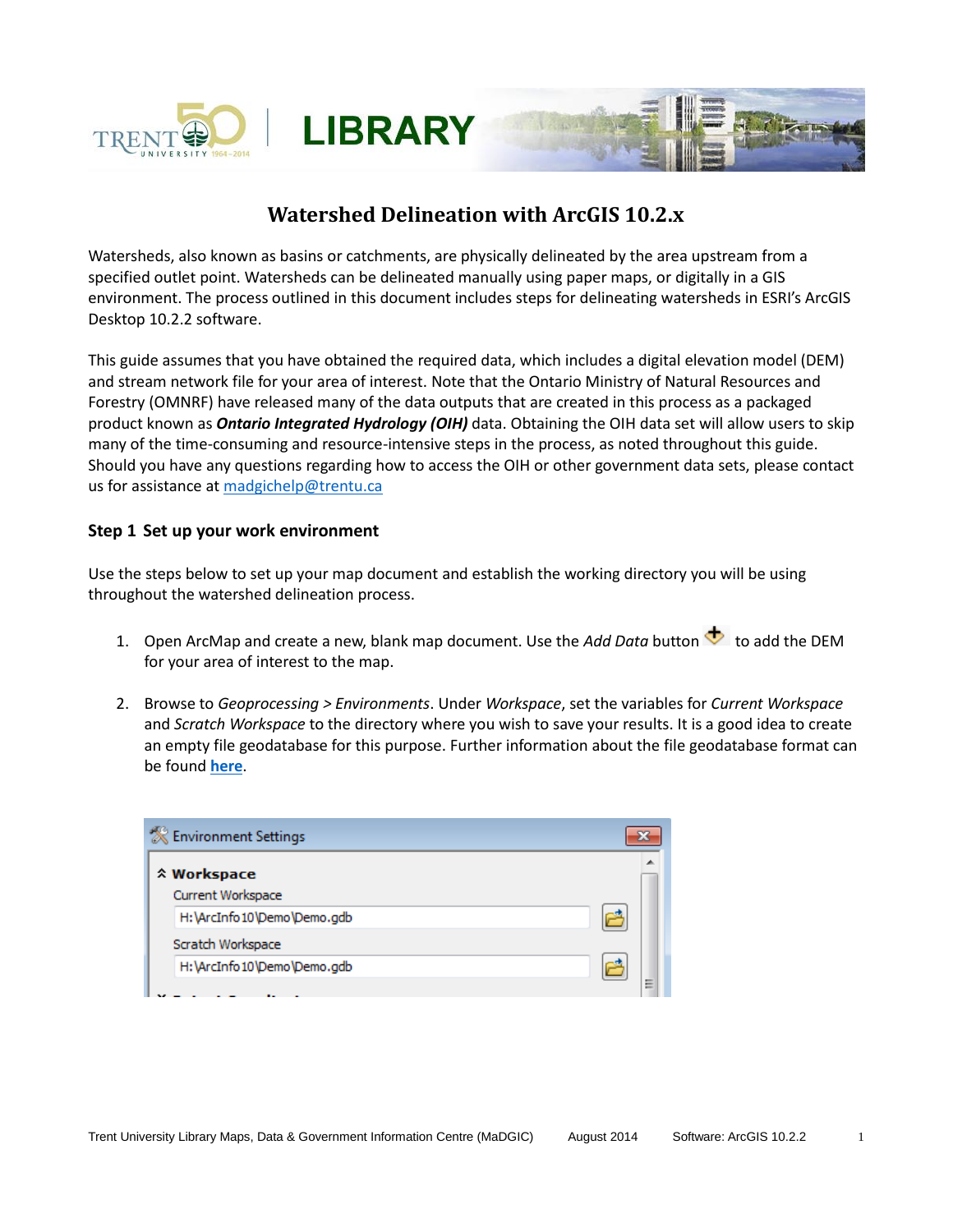3. Browse to *Environment Settings > Raster Analysis* and use the drop down arrow to set the *Cell Size* property to be the same as the DEM layer. Click *OK* to accept the changes.

| <b>A Raster Analysis</b>   |  |
|----------------------------|--|
| Cell Size                  |  |
| Same as layer z17ge_efdira |  |
|                            |  |
|                            |  |

- 4. If necessary, enable the Spatial Analyst extension (*Customize > Extensions > Spatial Analyst*).
- 5. Open *ArcToolbox* from the main menu and expand the *Spatial Analysis Tools > Hydrology* toolbox to view its contents.



6. Save your map document (*File > Save*).

## **Step 2 Create a depressionless DEM**

*Note: This step is not necessary when using OIH data from the OMNRF.*

The *Fill* tool in the *Hydrology* toolbox is used to remove any imperfections (sinks) in the digital elevation model. A **sink** is a cell that does not have an associated drainage value. Drainage values indicate the direction that water will flow out of the cell, and are assigned during the process of creating a flow direction grid for the landscape. The resulting drainage network depends on finding the 'flow path' of every cell in the grid, so it is important that the fill step is performed prior to creating a flow direction grid.

Double click the *Fill* tool to open its dialog and enter the following parameters.

- 1. Set the DEM grid as the *Input surface raster*. [screen shot]
- 2. If necessary, set the *Output surface raster* to your working directory and provide a descriptive name for the output.
- 3. Accept all other defaults and click *OK* to run the tool. This process can be resourceintensive, and may take some time to complete depending on the processing power available to the software.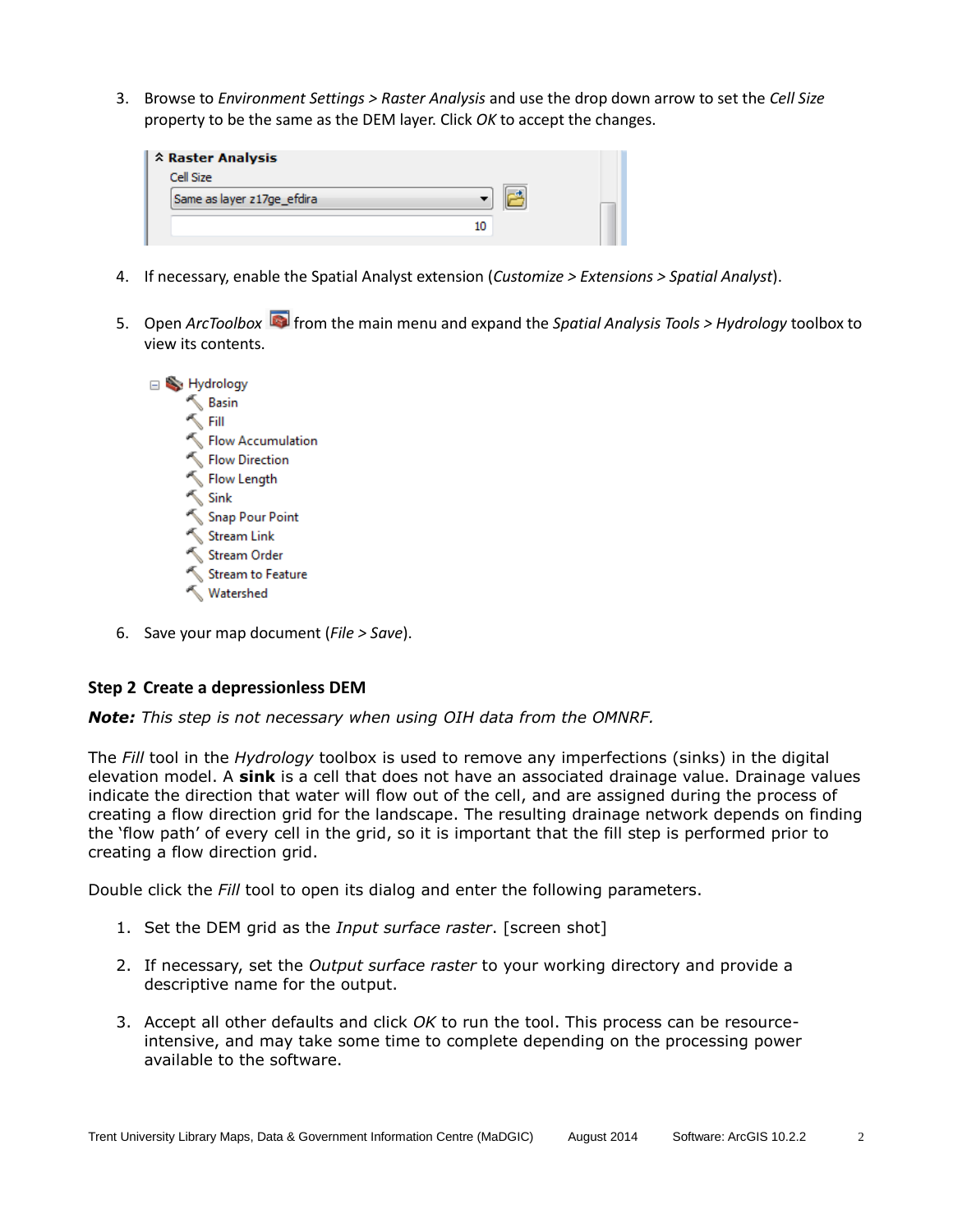*Note: The Show Help option at the bottom of the tool dialog provides help documentation for each parameter. In this case, the optional input of Z limit has been left blank; but it is important that you make your own decisions regarding optional parameters, as every analysis is different and dependent on the data that is being used.*

When the fill process is complete, a new grid will be added to the data frame of your map document. There should be a difference in the lowest elevation value between the original DEM and the filled DEM.

You can now remove the original DEM layer from the map view (right-click > *Remove*) and save your map document.

# **Step 3 Create a flow direction grid**

## *Note: This step is not necessary when using the OIH data from the OMNRF.*

A flow direction grid assigns a value to each cell to indicate the direction of flow – that is, the direction that water will flow from that particular cell based on the underlying topography of the landscape. This is a crucial step in hydrological modeling, as the direction of flow will determine the ultimate destination of the water flowing across the surface of the land.

Flow direction grids are created using the *Flow Direction* tool. For every 3x3 cell neighbourhood, the grid processor finds the lowest neighbouring cell from the centre. Each number in the matrix below corresponds to a flow direction – that is, if the centre cell flows due north, its value will be 64; if it flows northeast, its value will be 128, etc. These numbers have no numeric meaning – they are simply codes that define a specific directional value, and are determined using the elevation values from the underlying DEM.





*Flow direction matrix Flow direction is north, cell is coded 64*

Double-click the *Flow Direction* tool to open the tool dialog and input the following parameters.

- 1. Set the *Input surface raster* to the filled DEM created in the Step 2.
- 2. If necessary, set the *Output flow direction raster* to your working directory and provide a descriptive name for the output file.
- 3. Browse to *Environment Settings > Raster Analysis* and confirm that the *Cell Size* parameter is set to the same as your filled DEM. Click *OK* to run the tool.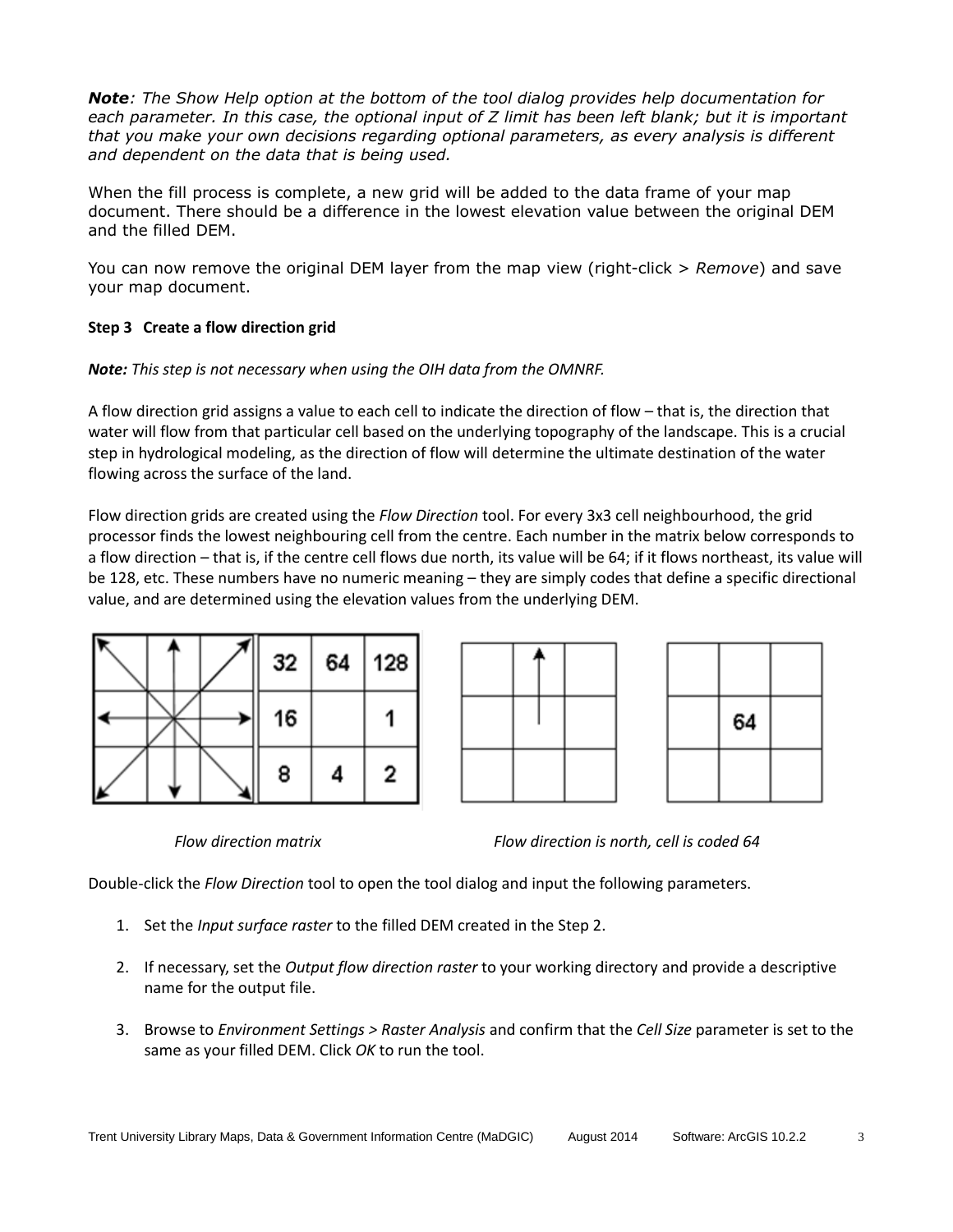This process may take quite some time to run through to completion. When the tool has finished, the new flow direction grid will be added to the map document.



## **Step 4 Create a flow accumulation grid**

*Note: This step is not necessary when using the OIH data from the OMNRF.*

The *Flow Accumulation* tool calculates the flow into each cell by identifying the upstream cells that flow into each downslope cell. In other words, each cell's flow accumulation value is determined by the number of upstream cells flowing into it based on landscape topography.

Double-click the *Flow Accumulation* tool to open the tool dialog and input the following parameters.

- 1. Set the *Input flow direction raster* to the flow direction grid created in Step 3.
- 2. If necessary, set the *Output accumulation raster* to your working directory and provide a descriptive name for the output.
- 3. Browse to *Environment Settings > Raster Analysis* and confirm that the *Cell Size* parameter is set to the same as your filled DEM. Click *OK* to run the tool.

The new flow accumulation raster will be added to your map document. Each cell in the grid contains a value that represents the number of cells upstream from that particular cell. Cells with higher flow accumulation values should be located in areas of lower elevation, such as valleys or drainage channels where water flows naturally while it is following the landscape.

If the flow accumulation raster appears dark and the cell values are difficult to visualize then it will be necessary to alter the layer symbology.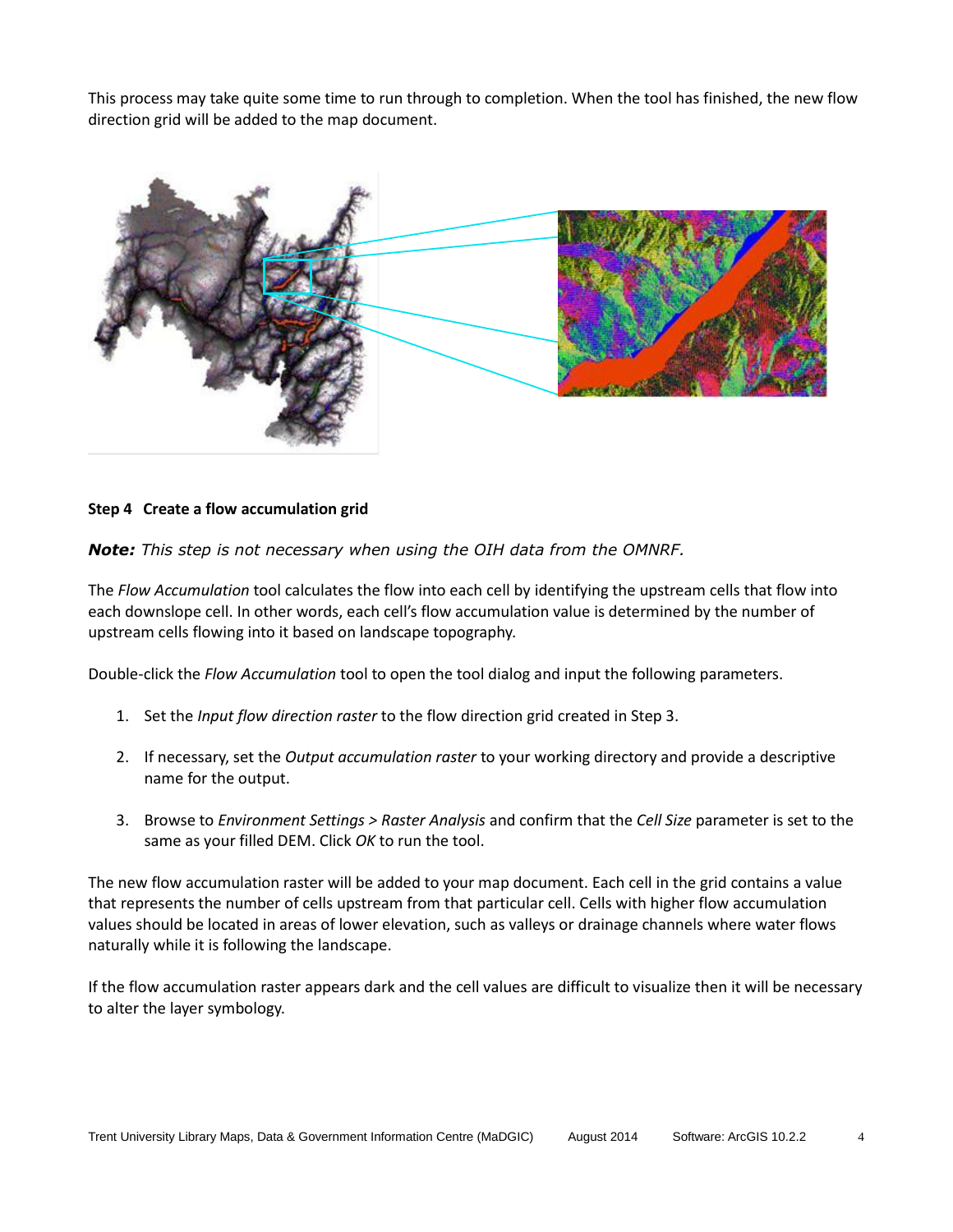

Right-click the layer name in the table of contents and select *Properties > Symbology*. In the left pane, highlight *Classified.* Set the number of classes to 2 and click *Classify.* 

| 2x<br><b>Classification</b>                                                                                                            |                                                                                                            |                                                                                       |  |  |  |
|----------------------------------------------------------------------------------------------------------------------------------------|------------------------------------------------------------------------------------------------------------|---------------------------------------------------------------------------------------|--|--|--|
| Classification<br>Method:<br>Natural Breaks (Jenks)<br>Classes:<br>2<br>Data Exclusion<br>Exclusion<br>Sampling<br>Columns:            | <b>Classification Statistics</b><br>Count:<br>Minimum:<br>Maximum:<br>Sum:<br>Mean:<br>Standard Deviation: | 250832319<br>n<br>549,755,813,900<br>9,895,604,650,000<br>39,451.07508<br>147,270,012 |  |  |  |
| 100 글<br>Show Std. Dev.<br>Show Mean<br>$3.0e + 08 -$<br>$2.5e + 08 +$<br>$2.0e + 08 -$<br>$1.5e + 08$<br>$1.0e + 08$<br>$5.0e + 07 +$ | 549,755,813,90                                                                                             | %<br>Break Values<br>5000<br>549,755,813                                              |  |  |  |
| $0.0e + 00$<br>137,438,953,500 274,877,906,900 412,316,860,400 549,755,813,9<br>Ω                                                      |                                                                                                            | OK.<br>Cancel                                                                         |  |  |  |
| $\Box$ Snap breaks to data values                                                                                                      | 1 Elements in Class                                                                                        |                                                                                       |  |  |  |

Set the first break value to a threshold number that will assist with delineating channels. This value will be based on your data, and is really up to the analyst. For this example we have used 5000 as a threshold, which means that cells that have less than 5000 upstream cells flowing into them will be symbolized differently than cells with more than 5000 upstream cells. Leave the second value as the maximum value in the grid.

Click *OK* to return to the *Symbology Properties* dialog. Change the symbology by double-clicking the colour swatches under *Symbol*. Select *No color* for the first class (0-5000) and a bright red colour for the second class (5000+). Click *OK* to apply the changes and close the dialog.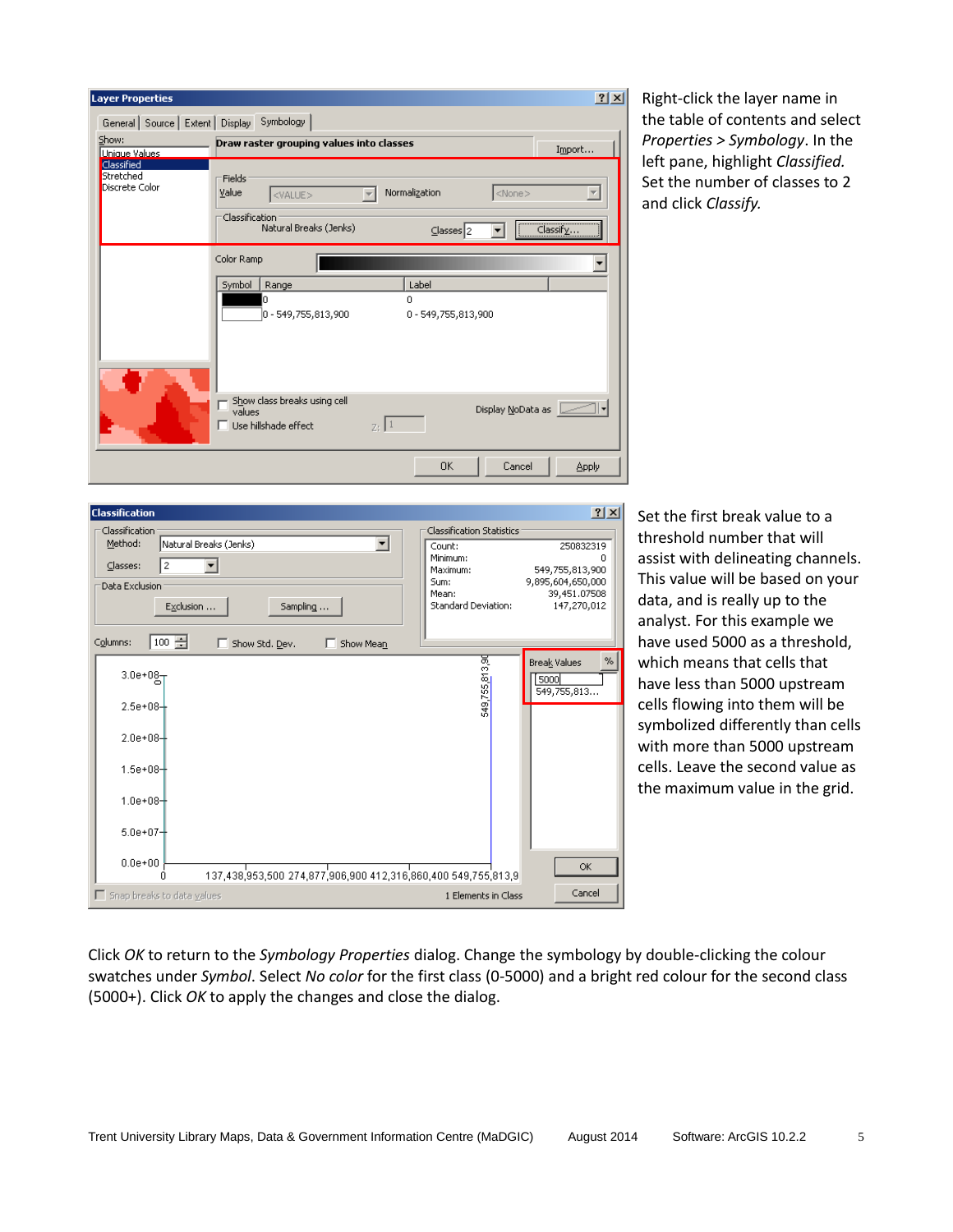The flow accumulation layer is now symbolized so that you are better able to visually pinpoint areas of high flow accumulation. As mentioned, the cells displayed in red have at least 5000 upstream cells flowing through them. Add your stream network layer to visually compare the flow accumulation data with the actual stream network. Note that the two data sets will not line up perfectly, but the flow accumulation grid should correspond closely with the watercourse data as shown below.



Flow accumulations are important because they allow us to locate cells with high flow where streams and channels are to be expected. Each cell has an outlet point called a *pour point* that indicates the location where water would naturally flow out of the cell. Pour points must be located in cells with high cumulative flow or the delineated watersheds will cover very small areas.

# **Step 5 Create outlet (pour) points**

Pour point placement is an important step in the process of watershed delineation. A pour point should exist within an area of high flow accumulation because it is used to calculate the total contributing water flow to that given point. In many cases you will already have a file containing the locations of your pour points, whether they are sampling sites, hydrometric stations, or another data source. However in some cases, it may be necessary or preferable to create pour points manually. Instructions have been provided for both cases below.

## a. *Loading pour points from an existing file*

Add the point file containing pour point locations to your map document along with the flow accumulation grid created in Step 4. Zoom in to each point (or a random sample of points) to determine if they fall on a path of high flow accumulation. As mentioned, if the pour points are not situated in cells of high flow accumulation then the resulting watersheds will be excessively small. Assuming that your pour points are situated correctly, move on to Step 6.

#### b. *Creating pour points through visual inspection*

Open the ArcCatalog window and create a new point file in your working directory (right-click the directory in the Catalog tree and select *New > Feature Class* if you are working from a geodatabase, or *New > Shapefile* if you are working from a folder). Give the file a descriptive name and apply the appropriate coordinate system for your data. Click OK to add the new point layer to the map document.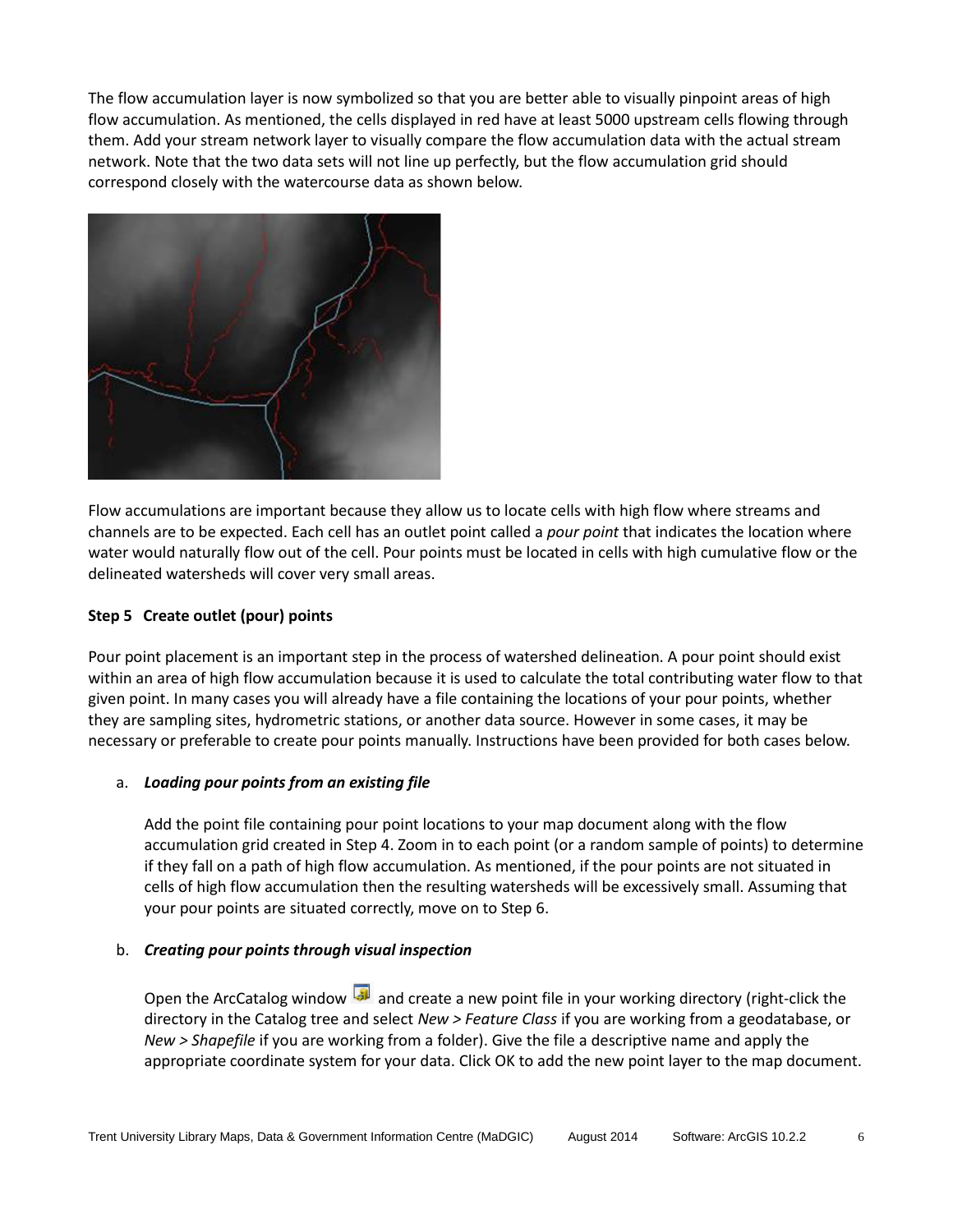Zoom in to your study area so that you are able to see the individual cells of the flow accumulation grid.

Use the *Identify* tool **U** to examine the values of the grid. The chosen pour point must be on the high flow accumulation path, and should be a natural outlet for the upstream cells. Your choice essentially determines the 'end' of your catchment area; everything upstream from the point that you create will define a single watershed.

When you are satisfied with your choice, add the point by starting an editing session (*Editor > Start Editing*). If you are asked which layer you would like to edit, select the empty point layer and click *OK*.



If necessary, open the *Create Features* window and highlight the pour point file in the list. Move your cursor onto the map document and add a pour point by clicking in the centre of the cell you have chosen as the location of your outlet point. Try to place the points directly in the centre of the chosen cells and remember to place the points one or two cells away from stream confluences.

If you are creating a single watershed then save your edits and move on to Step 6.

If you are creating multiple watersheds, complete the process of adding outlet points then save your edits and exit the editing session. Open the point layer's attribute table (right-click > *Open Attribute Table*), click the *Table Options* button and select *Add Field*. Create a field called UNIQUEID of type *Short* (short integer).

Start another editing session and number your pour points sequentially (this can be done programmatically - see [http://support.esri.com/fr/knowledgebase/techarticles/detail/38517\)](http://support.esri.com/fr/knowledgebase/techarticles/detail/38517).

Save your edits and stop the editing session. Individual watersheds will be identified and delineated by the software using this UNIQUEID field.

## **Step 6 Snapping pour points**

The *Snap Pour Point* tool accomplishes two things; it snaps the pour point/s created in Step 5 to the closest cell of high flow accumulation to account for any error during placement, and it converts the pour points to raster format for input to the *Watershed* tool.

Double click the *Snap Pour Point* tool to open its dialog and enter the following parameters.

- 1. Set the *Input raster or feature pour point data* to the pour point layer created or loaded in Step 5.
- 2. Set the *Pour Point Field* to the UNIQUEID field created in Step 5 (only applicable when delineating multiple watersheds).
- 3. Set the *Input accumulation raster* to your flow accumulation grid created in Step 4.
- 4. Set the *Output raster* to your working directory and give the output a descriptive name.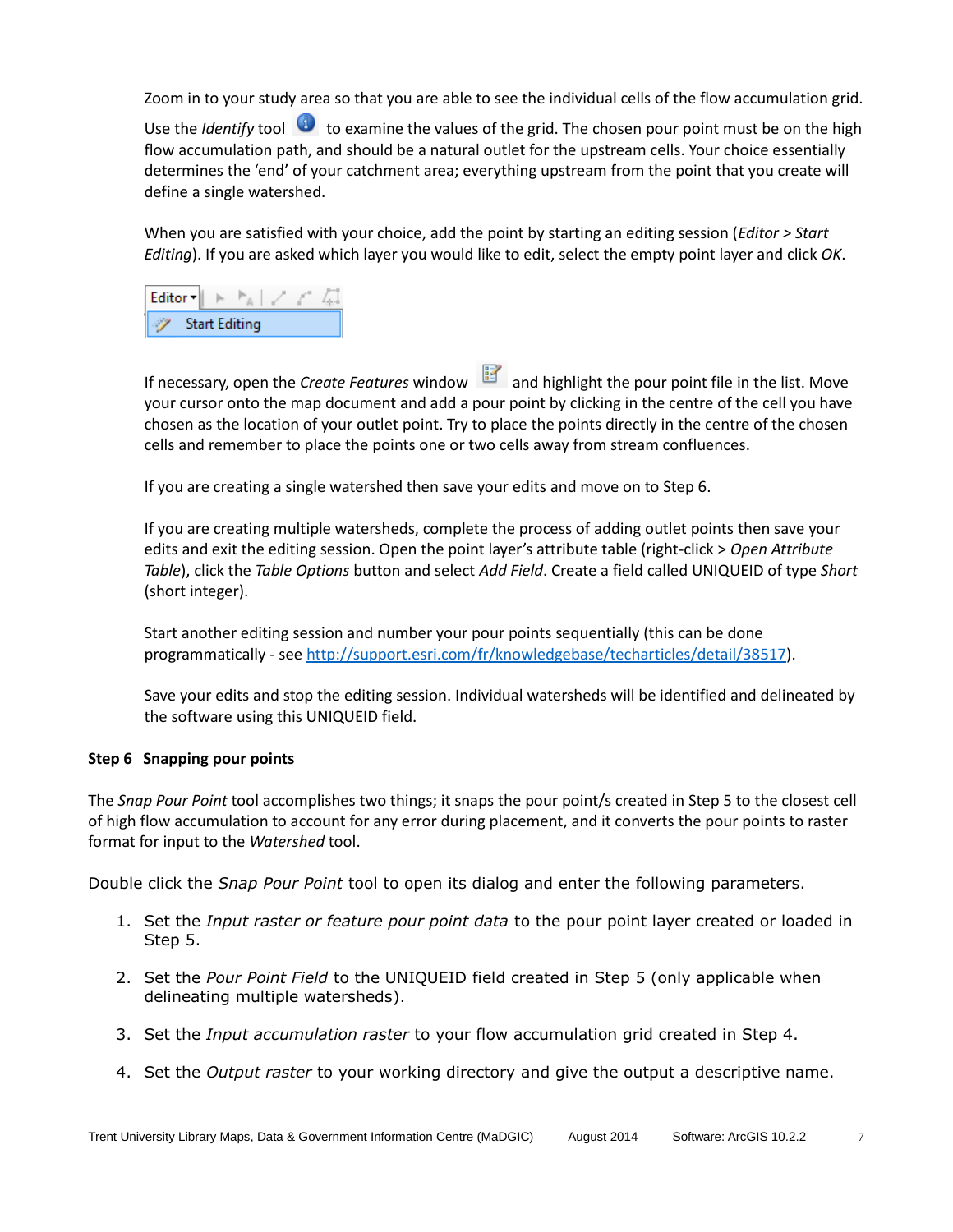- 5. The *Snap Distance* is the specified distance (in map units) that the tool will use to search around your pour points for the cell with the highest flow accumulation value. The snap distance should be based on the resolution of your data; it may require some trial and error to determine the best value. If your pour point is not located on a high flow pathway, the tool will move it to the cell within the search radius with the highest accumulation value. If your pour point is already located on the high flow pathway, then the tool will move the point to a downstream cell within the search radius. If it is important that your points remain at the exact cell location of initial placement, then run the tool with a snap distance of 0.
- 6. Browse to *Environment Settings > Raster Analysis Settings > Cell Size* and ensure that the cell size is set to the same as your flow accumulation layer.

Click OK to run the tool. The output will yield a raster file of pour points that will be added to the map document.

#### **Step 7 Delineate watersheds**

Double-click the *Watershed* tool to open the tool dialog and set the parameters as follows.

- 1. The *Input flow direction raster* is the flow direction raster output in Step 3, or the enhanced flow direction grid provided with the OMNRF data package.
- 2. The *Input raster or feature pour point data* is the raster pour point file created in Step 6.
- 3. The *Pour point field* can be left as default, or optionally you may choose to select the UNIQUEID field created in Step 5.
- 4. If necessary, set the *Output raster* to your working directory and provide a descriptive name for the output file.

Click OK to run the tool. Upon completion, a new watershed raster will be added to your map document.